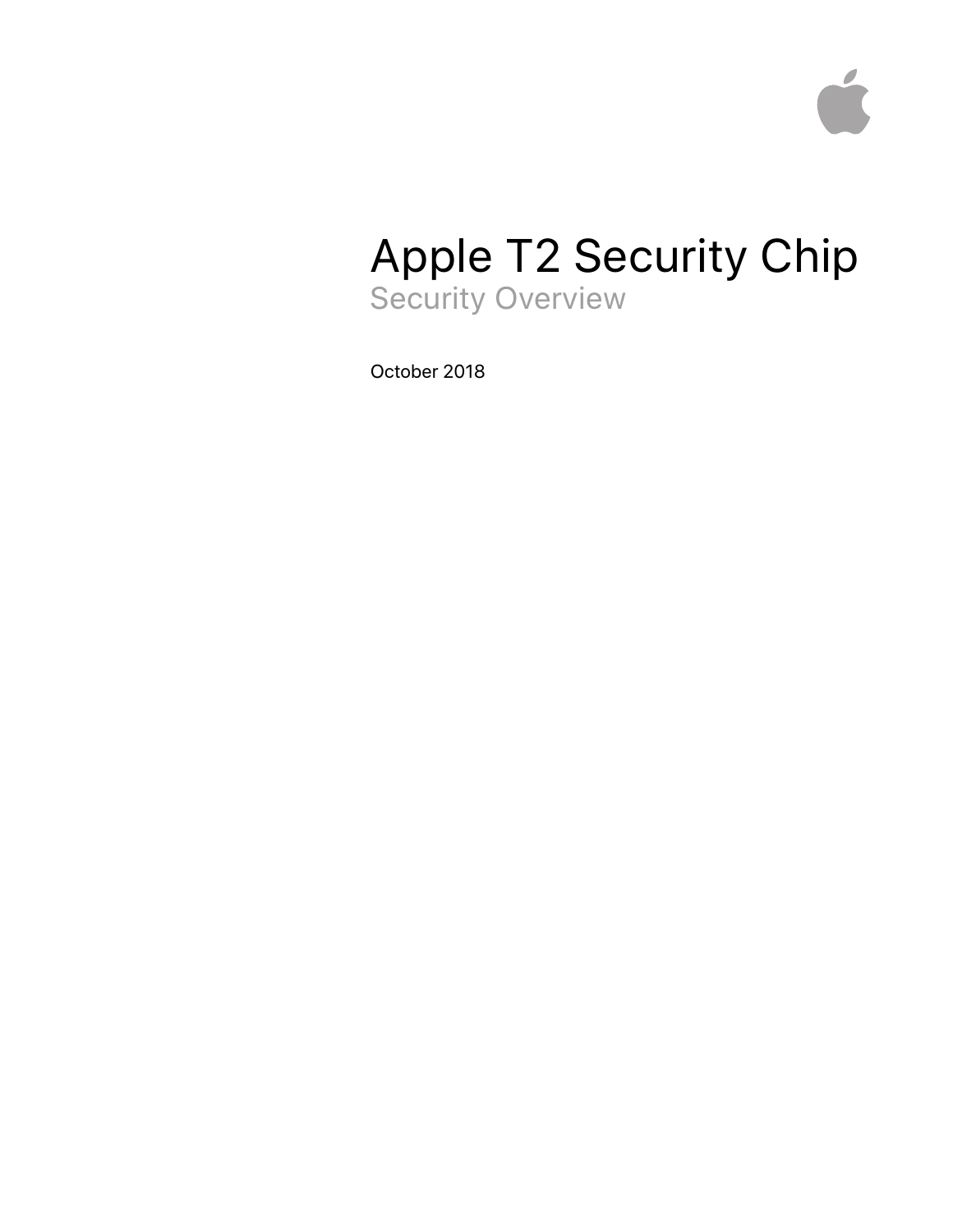# **Contents**

| Page 3  | <b>Introduction</b>                                                                                                                             |
|---------|-------------------------------------------------------------------------------------------------------------------------------------------------|
| Page 4  | <b>Secure Enclave</b>                                                                                                                           |
| Page 5  | <b>Storage Encryption</b>                                                                                                                       |
|         | APFS encrypted storage                                                                                                                          |
|         | Internal volume encryption and FileVault                                                                                                        |
| Page 8  | <b>Secure boot</b>                                                                                                                              |
|         | Alternate boot modes                                                                                                                            |
|         | Microsoft Windows boot                                                                                                                          |
|         | Boot Recovery Assistant                                                                                                                         |
|         | <b>Startup Security Utility</b><br>Secure boot policy<br>Authentication in Recovery<br>Full security and external media<br>External boot policy |
| Page 12 | <b>Touch ID</b>                                                                                                                                 |
| Page 13 | Hardware microphone disconnect                                                                                                                  |
| Page 14 | <b>Conclusion</b>                                                                                                                               |
|         | A commitment to security                                                                                                                        |
| Page 15 | Glossary                                                                                                                                        |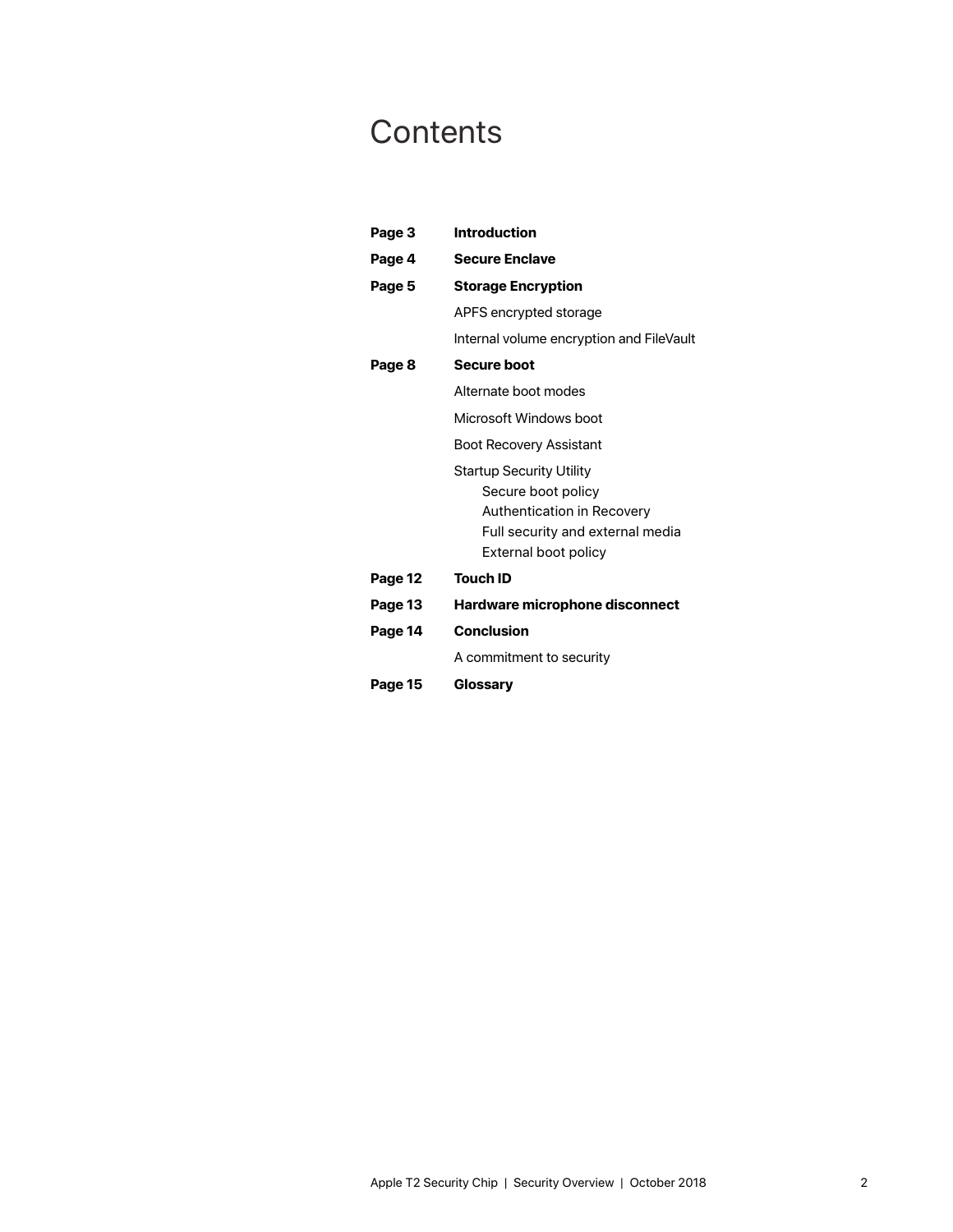## Introduction

The Apple T2 Security Chip, our second-generation custom Mac silicon, brings industry-leading security to Mac. It features a Secure Enclave coprocessor, which provides the foundation for APFS encrypted storage, secure boot, and Touch ID on Mac. In addition to the security components, the T2 chip integrates several controllers found in other Mac systems—like the system management controller, image signal processor, audio controller, and SSD controller.

A dedicated AES hardware engine included in the T2 chip powers line-speed encrypted storage with FileVault. FileVault provides data-at-rest protection for Mac.

The T2 chip is the hardware root of trust for secure boot. Secure boot ensures that the lowest levels of software aren't tampered with and that only trusted operating system software loads at startup.

On Mac computers with Touch ID and the T2 chip, the Secure Enclave also secures Touch ID. In addition, all Mac portables with the T2 chip have a hardware disconnect that ensures the microphone is disabled when the lid is closed.

The features of the Apple T2 Security Chip are made possible by the combination of silicon design, hardware, software, and services available only from Apple. These capabilities combine to provide unrivaled privacy and security features never before present on Mac.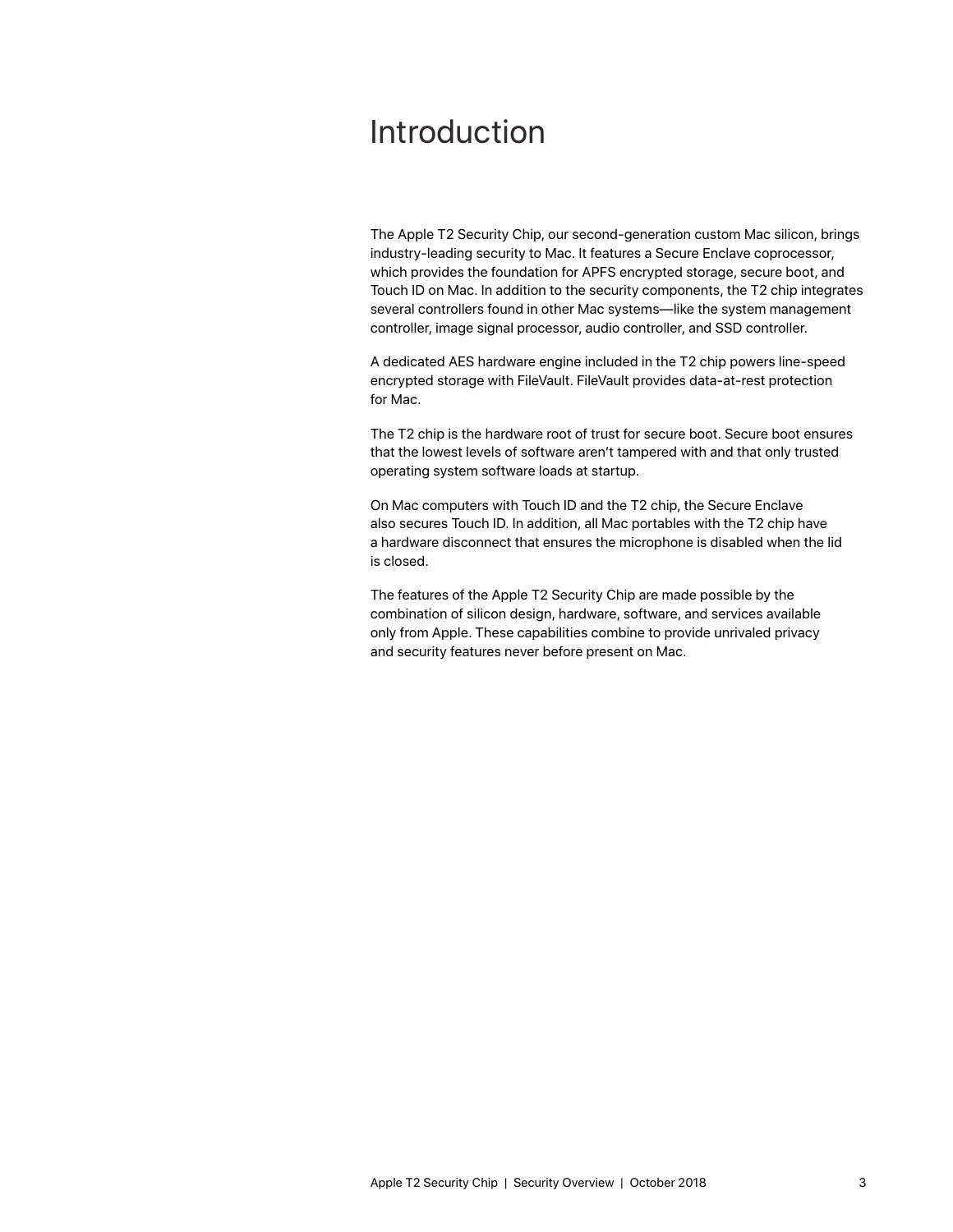## Secure Enclave

The Secure Enclave is a coprocessor fabricated within the system on chip (SoC) of the Apple T2 Security Chip, built solely to provide dedicated security functions. It protects the necessary cryptographic keys for FileVault and secure boot, and is also responsible for processing fingerprint data from the Touch ID sensor (if present) and determining if there's a match.

The Secure Enclave on the T2 chip uses encrypted memory and includes a hardware random number generator. It maintains the integrity of its security functions even if the macOS kernel has been compromised, and its limited function is a virtue: Security is enhanced by the fact that the hardware is limited to specific operations.

All Apple FIPS 140-2 Conformance Validation Certificates are on the CMVP vendor page. For information on the status of FIPS certification of the Apple T2 Security Chip, go to: [https://support.apple.com/HT208675.](https://support.apple.com/en-us/HT208675)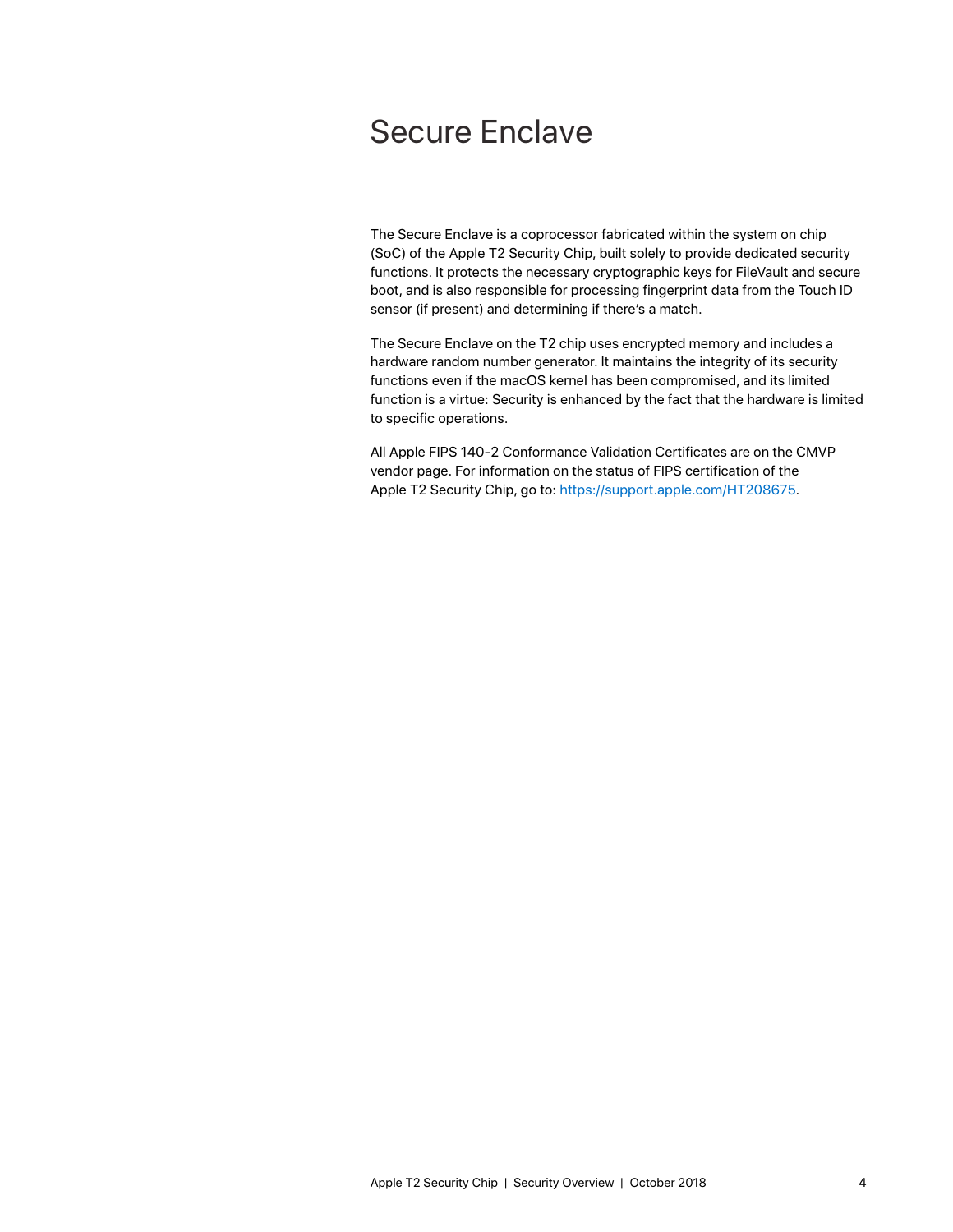## Storage Encryption

## APFS encrypted storage

The Apple T2 Security Chip provides a dedicated AES crypto engine built into the DMA path between the flash storage and main system memory (see Figure 1), making internal volume encryption using FileVault with AES-XTS highly efficient.



Figure 1: AES Crypto Engine

The Mac unique ID (UID) and a device group ID (GID) are AES 256-bit keys fused (UID) or compiled (GID) into the Secure Enclave during manufacturing. No software or firmware can read the keys directly. The keys can be used only by the AES engine dedicated to the Secure Enclave. This dedicated AES engine makes available only the results of encryption or decryption operations it performs. The UIDs and GIDs aren't available via JTAG or other debugging interfaces.

Because the UID is unique to each device and is generated wholly within the Secure Enclave rather than in a manufacturing system outside of the device, the UID key isn't available for access or storage by Apple or any Apple suppliers. Software running on the Secure Enclave takes advantage of the UID to protect device-specific secrets such as Touch ID data, FileVault class keys, and the Keychain.

The UID allows data to be cryptographically tied to a particular device. For example, the key hierarchy protecting the file system includes the UID, so if internal storage media are physically moved from one device to another, the files they contain are inaccessible. The UID isn't related to any other identifier on the device. This architecture forms the basis for secure internal volume encryption.

### Internal volume encryption and FileVault

In Mac OS X 10.3 or later, Mac computers provide FileVault, built-in encryption capability to secure all data at rest. FileVault uses the AES-XTS data encryption algorithm to protect full volumes on internal and removable storage devices.

On Mac computers with the Apple T2 Security Chip, internal volume encryption leverages the hardware security capabilities of the chip. After a user enables FileVault on a Mac, their credentials are required during the boot process.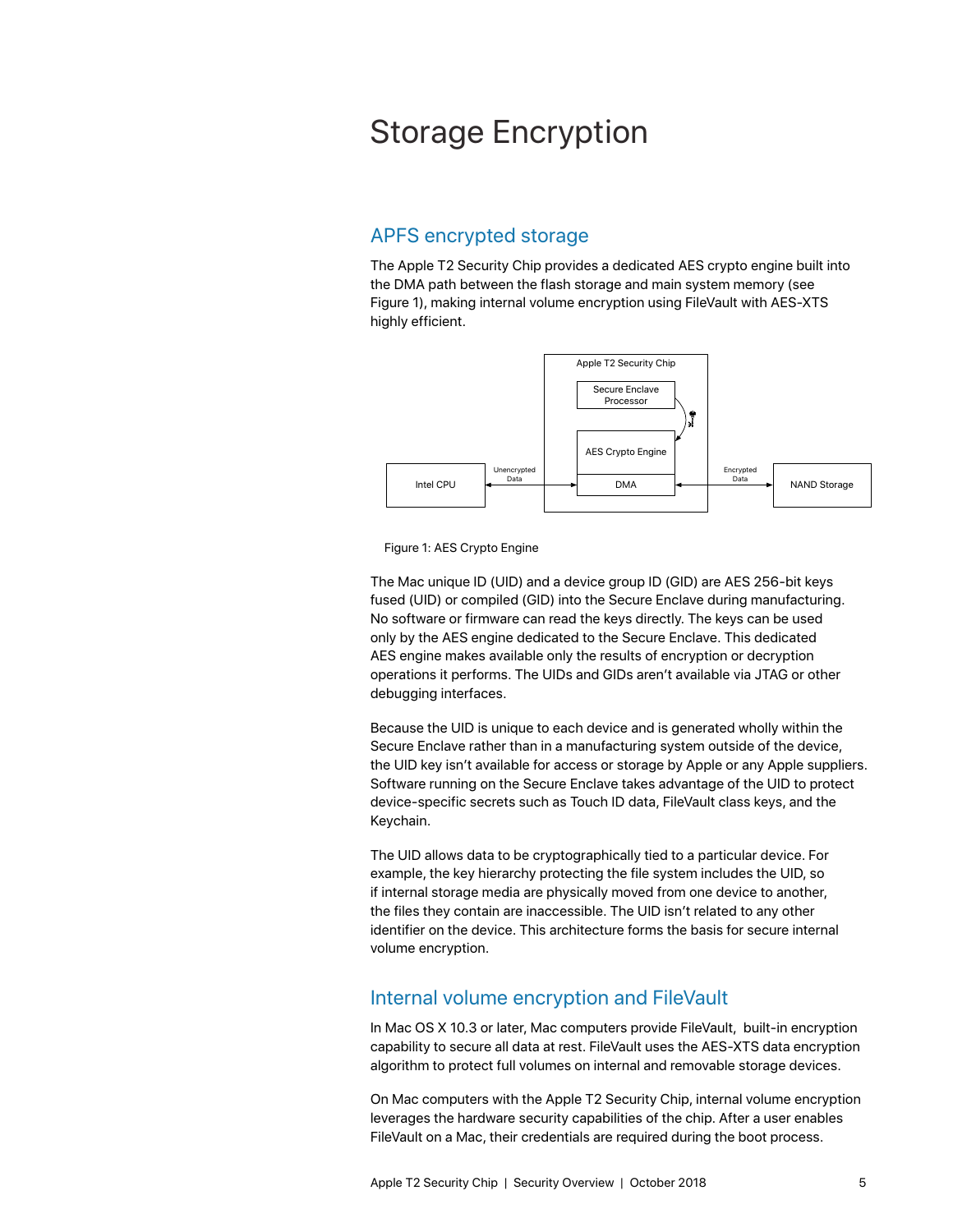#### **External media**

Encryption of external media doesn't utilize the security capabilities of the Apple T2 Security Chip, and its encryption is performed in the same manner as Mac computers without the T2 chip.

Without valid login credentials or a cryptographic recovery key, the internal APFS volume remains encrypted and is protected from unauthorized access even if the physical storage device is removed and connected to another computer. Internal volume encryption on a Mac with the T2 chip is implemented by constructing and managing a hierarchy of keys (see Figure 2), and builds on the hardware encryption technologies built into the chip. This hierarchy of keys is designed to simultaneously achieve four goals:

- Require the user's password for decryption.
- Protect the system from a brute-force attack directly against storage media removed from Mac.
- Provide a swift and secure method for wiping content via deletion of necessary cryptographic material.
- Enable users to change their password (and in turn the cryptographic keys used to protect their files) without requiring re-encryption of the entire volume.

On Mac systems with the T2 chip, all FileVault key handling occurs in the Secure Enclave; encryption keys are never directly exposed to the (Intel) application processor.

All APFS volumes are created with a volume key by default. Volume and metadata contents are encrypted with this volume key, which is wrapped with the class key. The class key is protected by a combination of the user's password and the hardware UID when FileVault is enabled. This protection is the default on Mac computers with the T2 chip.

If FileVault isn't enabled on a Mac with the T2 chip during the initial Setup Assistant process, the volume is still encrypted, but the volume key is protected only by the hardware UID in the Secure Enclave. If FileVault is enabled later—a process that is immediate since the data was already encrypted—an anti-replay mechanism prevents the old key (based on hardware UID only) from being used to decrypt the volume. The volume is then protected by a combination of the user password with the hardware UID as previously described.



Figure 2: FileVault key hierarchy

When deleting a volume, its volume key is securely deleted by Secure Enclave. This prevents future access with this key even by the Secure Enclave. In addition, all volume keys are wrapped with a media key. The media key doesn't provide additional confidentiality of data, but instead is designed to enable swift and secure deletion of data because without it, decryption is impossible.

The media key is located in effaceable storage and designed to be quickly erased on demand; for example, via remote wipe using Find My Mac or when enrolled in a mobile device management (MDM) solution. Effaceable storage accesses the underlying storage technology (for example, NAND) to directly address and erase a small number of blocks at a very low level. Erasing the media key in this manner renders the volume cryptographically inaccessible.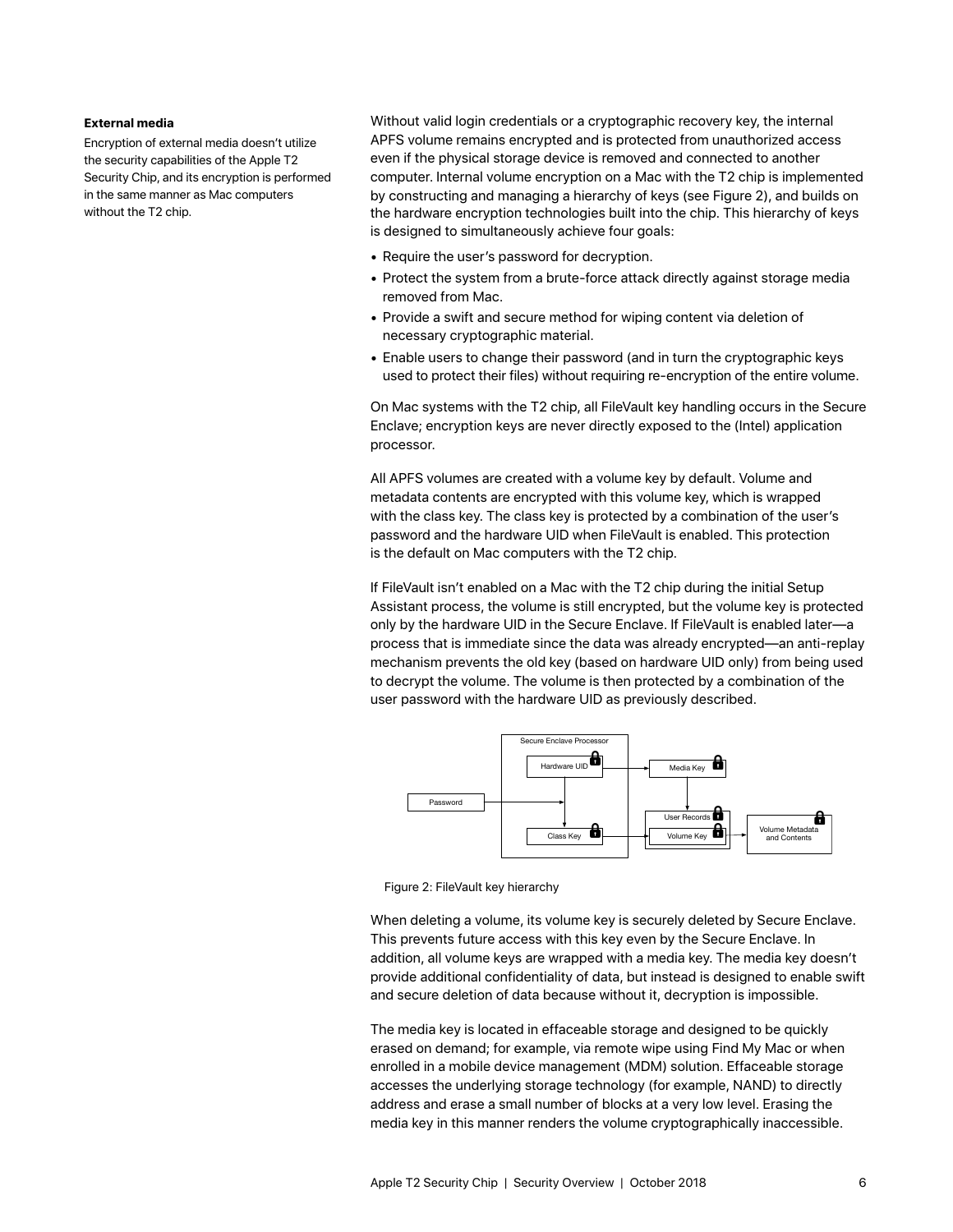#### **Delays between password attempts**

| Attempts  | Delay Enforced |
|-----------|----------------|
| $1 - 14$  | none           |
| $15 - 17$ | 1 minute       |
| $18 - 20$ | 5 minutes      |
| $21 - 26$ | 15 minutes     |
| $27 - 30$ | 1 hour         |
|           |                |

To further discourage brute-force attacks, there are escalating time delays after the entry of an invalid password at the Login Window or via Target Disk Mode. The delays are enforced by the Secure Enclave coprocessor on the T2 chip. If Mac is restarted during a timed delay, the delay is still enforced, with the timer starting over for the current period.

To prevent malware from causing permanent data loss, no wipe occurs when limits are reached while booted into macOS. Instead, 10 more attempts are available after booting into macOS Recovery. If those 10 attempts are exhausted, then a further 90 attempts are possible using a combination of each type of enabled FileVault recovery mechanism (30 each for iCloud recovery, FileVault recovery key, and institutional key). Once all those attempts are exhausted, data on the volume can't be recovered.

Apple T2 Security Chip | Security Overview | October 2018 7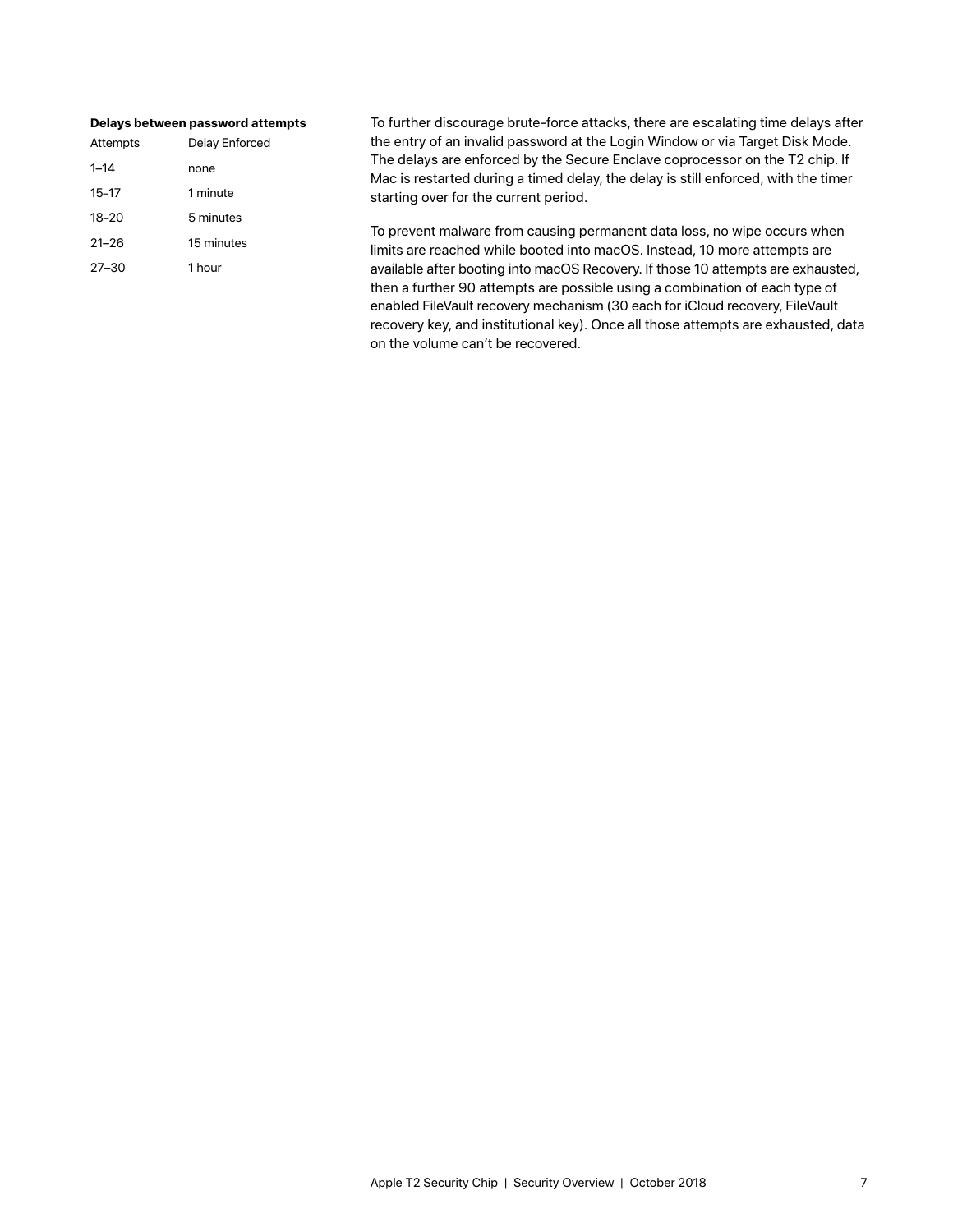## Secure boot

For Mac computers with the Apple T2 Security Chip, each step of the startup process contains components that are cryptographically signed by Apple to verify integrity (see Figure 3). The boot process proceeds only after verifying the integrity of the software at every step, which creates a chain of trust rooted in hardware. This includes the UEFI firmware, bootloaders, kernel, and kernel extensions necessary for boot. This secure boot chain helps ensure that the lowest-level software isn't tampered with, so the Mac computer will be in a known trustworthy state when it's booted.



Figure 3: macOS secure boot chain

When a Mac computer with the T2 chip is turned on, the chip executes code from read-only memory known as the Boot ROM. This immutable code, referred to as the hardware root of trust, is laid down during chip fabrication and is audited for vulnerabilities and implicitly trusted. The Boot ROM code contains the Apple Root CA public key, which is used to verify that the iBoot bootloader is signed by Apple's private key before allowing it to load. This is the first step in the chain of trust. iBoot verifies the kernel and kernel extension code on the T2 chip, which subsequently verifies the Intel UEFI firmware. The UEFI firmware and the associated signature are initially available only to the T2 chip.

After verification, the UEFI firmware image is mapped into a portion of the T2 chip memory and this memory is made available to the (Intel) application processor via the enhanced Serial Peripheral Interface (eSPI). When the application processor first boots, it fetches the UEFI firmware via eSPI from the integrity-checked, memory-mapped copy of the firmware located on the T2 chip.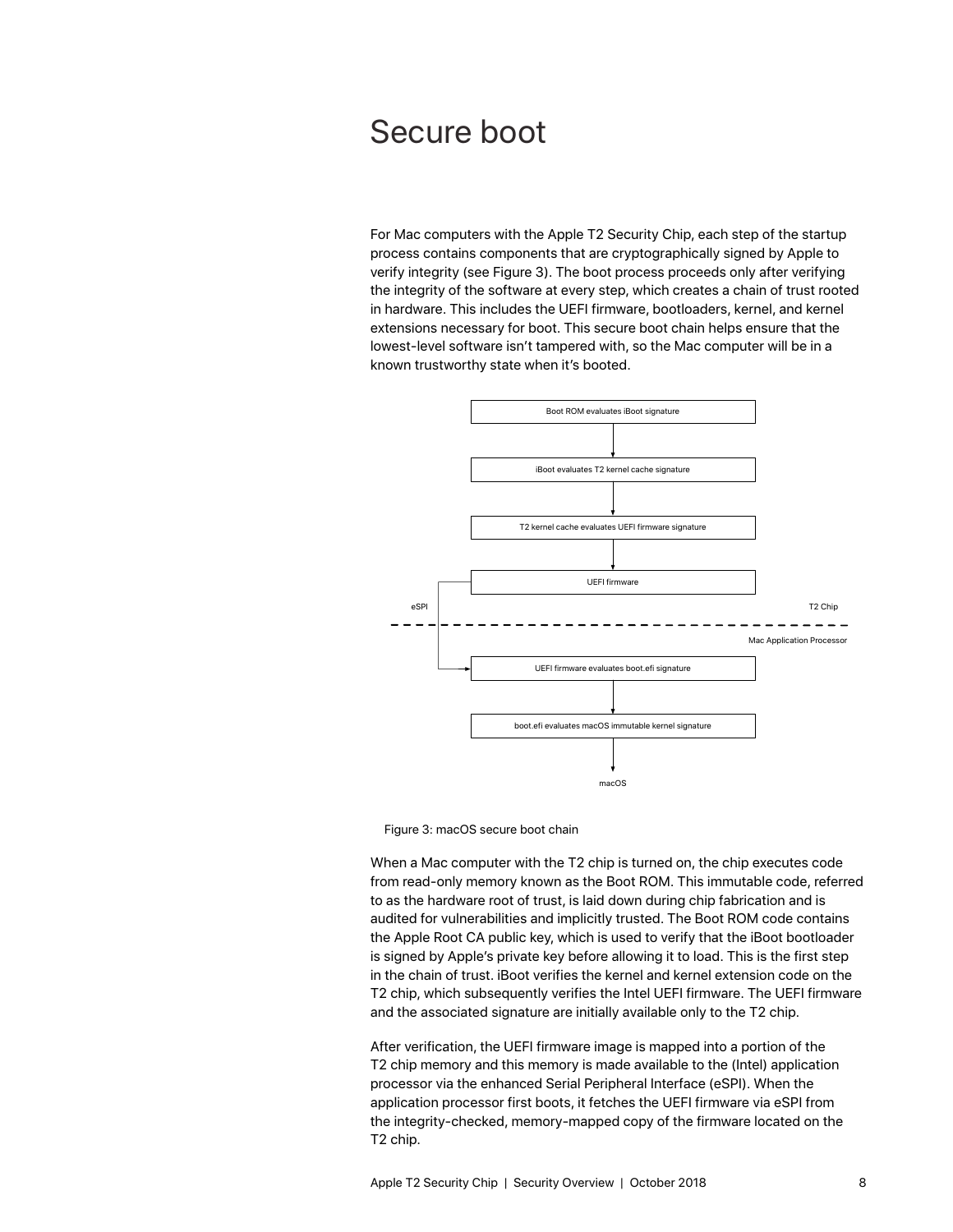The evaluation of the chain of trust continues on the application processor, with the UEFI firmware evaluating the signature for boot.efi, which is the macOS bootloader. The Intel-resident macOS secure boot signatures are stored in the same Image4 format used for iOS and T2 chip secure boot, and the code that parses the Image4 files is the same hardened code from the current iOS secure boot implementation. Boot.efi in turn verifies the signature of a new file called *immutablekernel*. When secure boot is enabled, the immutablekernel represents the complete set of Apple kernel extensions required to boot macOS. The secure boot policy terminates at the handoff to the immutablekernel, and after that, macOS security policies (such as System Integrity Protection and signed kernel extensions) take effect.

Any errors or failures in this process result in Mac entering macOS Recovery mode, Apple T2 Security Chip recovery mode, or Apple T2 Security Chip DFU mode.

### Alternate boot modes

Beyond booting macOS, there are a variety of alternate boot behaviors on Mac, all of which are also protected by secure boot. These include Recovery mode, Diagnostics mode, and Internet Recovery mode. All modes proceed after successful verification of the integrity of the critical system files used for the boot mode—whether stored locally or downloaded from the Internet. In addition, while the connection to the OS Recovery Server is done via HTTP, the complete downloaded contents are still locally checked for cryptographic integrity.

Other boot-related features, such as Target Disk Mode, the Startup Manager, and the firmware password user interface, are all implemented as UEFI applications built into the main UEFI firmware. As such, they are verified as part of the T2 chip verification of the UEFI firmware, and don't require additional verification.

### Microsoft Windows boot

By default, Mac computers supporting secure boot only trust content signed by Apple. However, in order to improve the security of Boot Camp installations, support for secure booting Windows is also provided. The UEFI firmware includes a copy of the Microsoft Windows Production CA 2011 certificate used to authenticate Microsoft bootloaders.

**NOTE:** There is currently no trust provided for the the Microsoft Corporation UEFI CA 2011, which would allow verification of code signed by Microsoft partners. This UEFI CA is commonly used to verify the authenticity of bootloaders for other operating systems such as Linux variants.

Support for secure boot of Windows isn't enabled by default; instead, it is enabled via Boot Camp Assistant (BCA). When a user runs BCA, Mac is reconfigured to trust Microsoft first-party signed code during boot. After BCA completes, if the system fails to pass the Apple first-party trust evaluation during secure boot, the UEFI firmware attempts to evaluate the trust of the object according to UEFI Secure Boot formatting. If this succeeds, it proceeds and boots Windows. If not, it enters macOS Recovery and informs the user of the trust evaluation failure.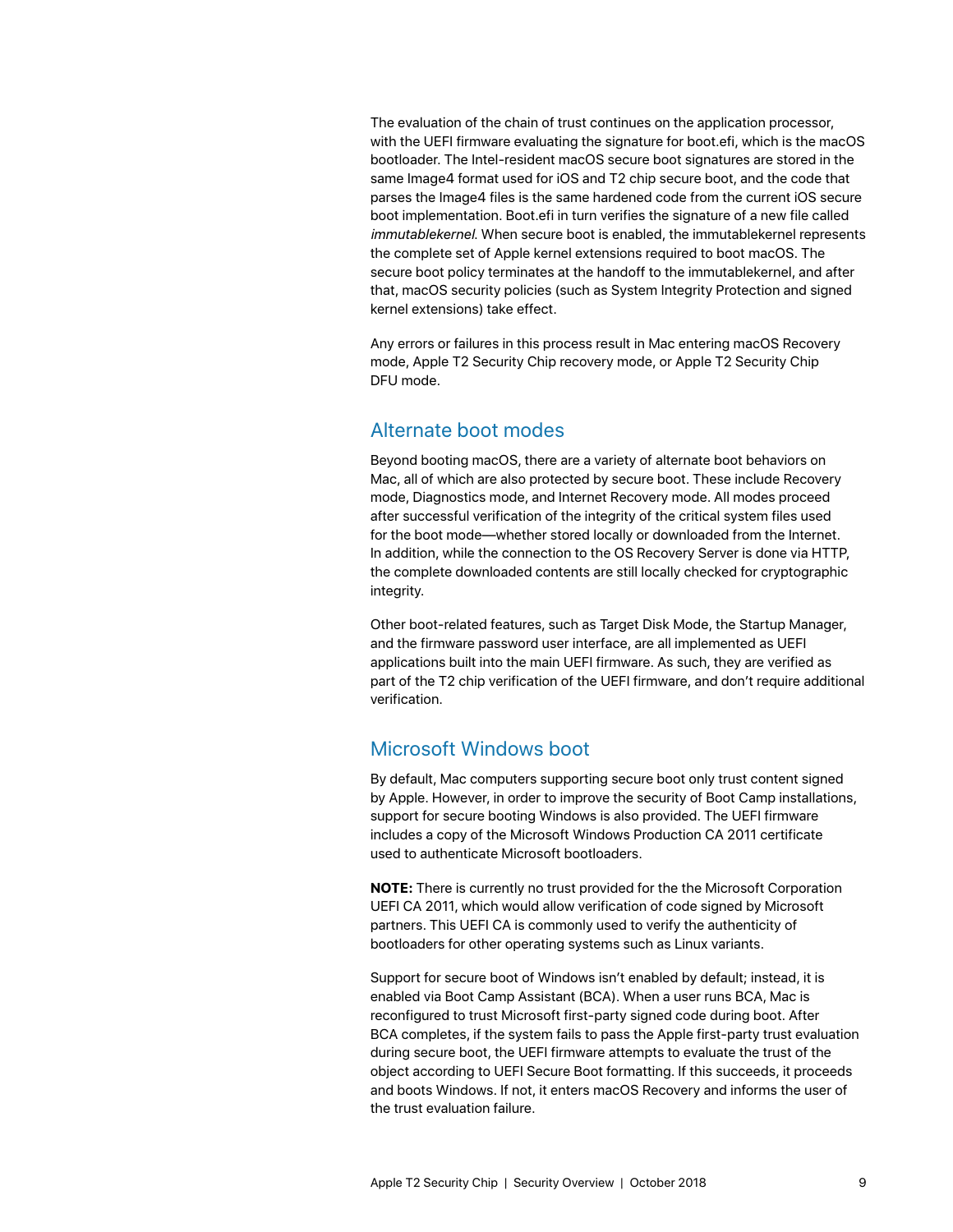#### Boot Recovery Assistant

In the event of a problem with secure boot or external boot, the UEFI firmware sets an error reason in an UEFI variable, and then boots into macOS Recovery. macOS Recovery then launches the Boot Recovery Assistant application, which tries to automatically correct the issue or inform the user of the issue and ask how they would like to proceed. Boot Recovery Assistant is also used to react to other forms of boot failure that might occur.

### Startup Security Utility

Startup Security Utility is a replacement for Firmware Password Utility. On Mac computers with the Apple T2 Security Chip, this utility handles a larger set of security policy settings (see Figure 4). This utility is accessible by booting into macOS Recovery and selecting Startup Security Utility from the Utilities menu. The entirety of macOS Recovery, including Startup Security Utility, is cryptographically integrity-checked.

#### **Secure boot policy**

This policy is only shown in Startup Security Utility on computers with the T2 chip. The user is in control of the device's settings, and may choose to disable or downgrade the secure boot functionality.

Secure boot policy changes made from within this app only apply to the evaluation of the chain of trust being verified on the (Intel) application processor. Secure boot of T2 chip firmware is always in effect.



Figure 4: Startup Security Utility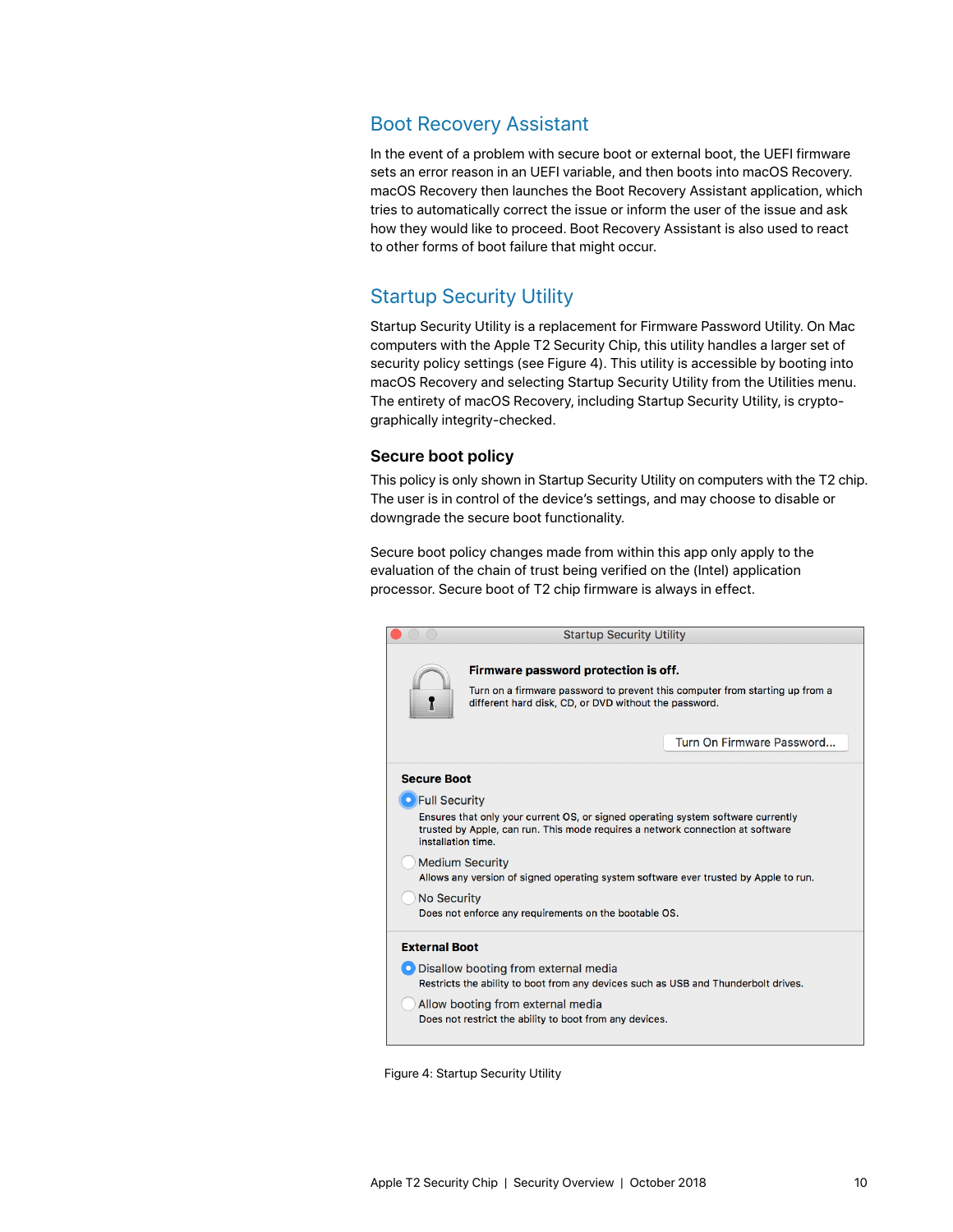#### **Authentication in Recovery**

Critical policy changes now require authentication, even in Recovery mode. This feature is available only on Mac computers containing the T2 chip or later. When Startup Security Utility is first opened, it prompts the user to enter an administrator password from the primary macOS installation associated with the currently booted macOS Recovery. If no administrator exists, one must be created before the policy can be changed. The chip requires that the Mac computer is currently booted into macOS Recovery and that an authentication with a Secure Enclave–backed credential has occurred before such a policy change can be made.

Security policy changes have two implicit requirements. macOS Recovery must be:

- Booted from an internal drive, because partitions on external devices don't have Secure Enclave–backed credentials bound to the internal system.
- On an APFS-based volume, because there is support only for storing the Authentication in Recovery credentials sent to the Secure Enclave on the "Preboot" APFS volume of a drive. HFS-formatted volumes can't use secure boot.

Secure boot policy can be configured in one of three ways:

- **Full Security:** Ensures that only the current macOS, or signed operating system software currently trusted by Apple, can boot the computer. This includes Windows (if enabled via Boot Camp Assistant). This setting prevents the installation of older copies of macOS (a key component of downgrade attacks) if those copies are not still being signed by Apple.
- **Medium Security:** Allows any signed operating system software ever trusted by Apple to boot the computer. This setting allows the installation of older copies of macOS even if they are *not* currently being signed by Apple. This method is only functional as long as the copy was previously signed by Apple and it hasn't been tampered with.
- **No Security:** Completely disables secure boot evaluation on the application processor and allows any operating system to boot the computer.

Full Security is the default configuration on a Mac with the T2 chip. When an operating system is being installed, the system communicates to an Apple Signing Server and requests a personalized signature that includes the ECID a unique ID specific to the chip—as part of the signing request. The signature is unique and usable only by the operating system with that T2 chip installed. Therefore, when Full Security is configured, the T2 chip ensures the operating system is uniquely signed for each computer.

#### **Full Security and external media**

A copy of macOS on an external drive won't necessarily already be personalized for a Mac the first time it is booted. In this case, the first time a user attempts to boot from the external drive, Mac boots into Recovery, and Boot Recovery Assistant makes the signing request to Apple so it can obtain the necessary personalized signature. This is automatic, and looks like a longer boot process with a progress bar. Subsequent boots proceed normally.

#### **External Boot policy**

External Boot policy controls whether a Mac can be booted from external media. This policy is shown only on Mac computers with the T2 chip and is independent from the secure boot policy. Disabling secure boot doesn't change the default behavior of disallowing boot from external drives.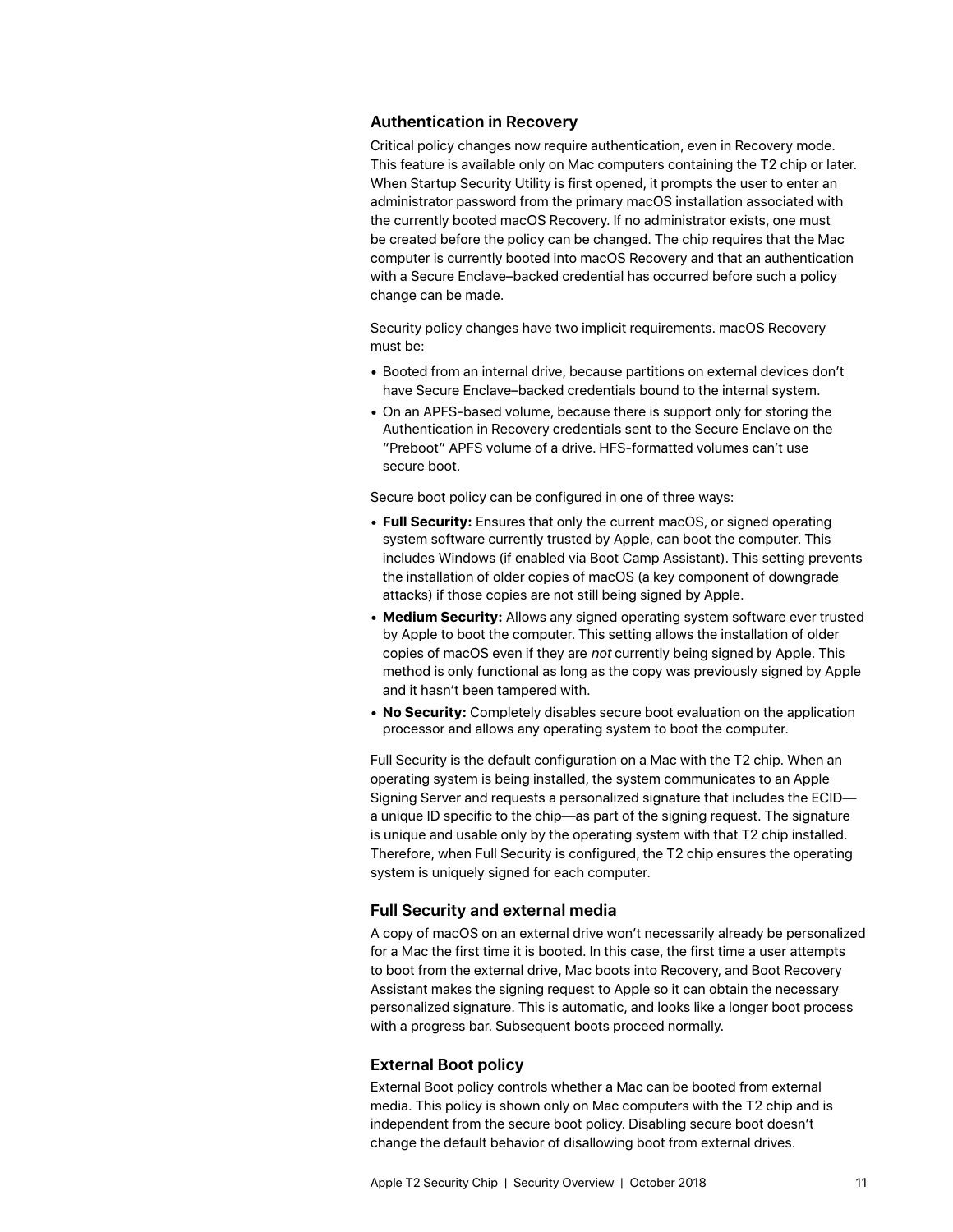# Touch ID

Using Touch ID on Mac is an easy way to use a fingerprint instead of a password for many common operations. With just the touch of a finger, the sensor quickly reads a fingerprint and automatically unlocks the device. Touch ID can authorize purchases from the iTunes Store, App Store, and Apple Books, as well as with Apple Pay.

Touch ID doesn't store any fingerprint images, instead it relies only on a mathematical representation of the fingerprint. This representation is encrypted, stored on the device, and protected with a key available only to the Secure Enclave. The fingerprint data is used only by the Secure Enclave to verify a match with the enrolled information. It can't be accessed by macOS or by any apps running on it. It's never stored on Apple servers, it's never backed up to iCloud or anywhere else, and it can't be used to match against other fingerprint databases.

Every fingerprint is unique, so it's rare that even a small section of two separate fingerprints are alike enough to register as a match for Touch ID. The probability of this happening is 1 in 50,000 with a single enrolled finger. And Touch ID allows only five unsuccessful fingerprint match attempts before requiring a password.

A password is required to start using Touch ID and a password is always required for viewing or changing password settings. A password is also required if Mac is in the following states:

- The device has just been turned on or restarted.
- The device hasn't been unlocked for more than 48 hours.
- The password hasn't been used to unlock the device in the last 156 hours (six and a half days) and a biometric hasn't unlocked the device in the last 4 hours.
- The device has received a remote lock command.
- After five unsuccessful attempts to match a fingerprint.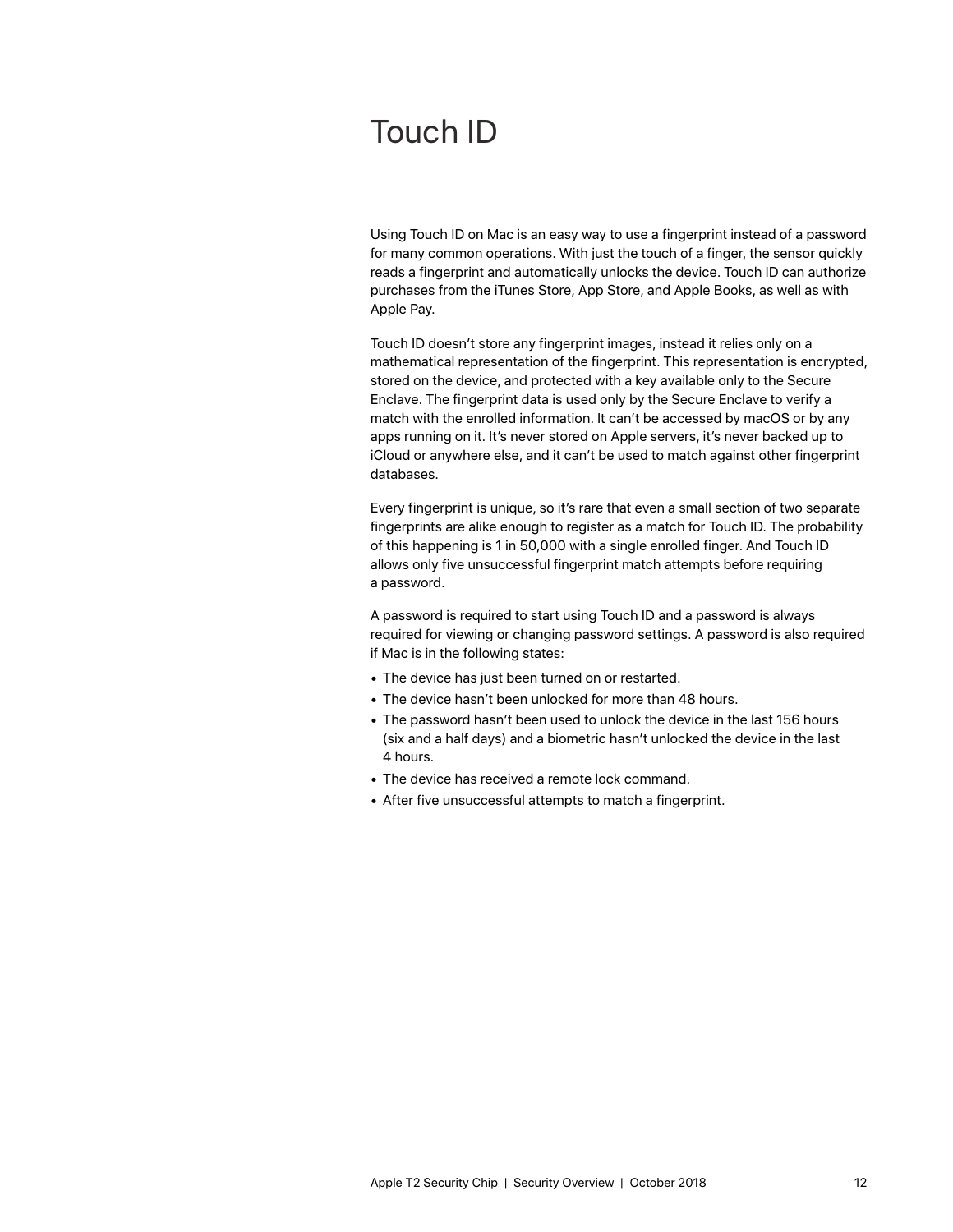# Hardware microphone disconnect

All Mac portables with the Apple T2 Security Chip feature a hardware disconnect that ensures that the microphone is disabled whenever the lid is closed. This disconnect is implemented in hardware alone, and therefore prevents any software, even with root or kernel privileges in macOS, and even the software on the T2 chip, from engaging the microphone when the lid is closed. (The camera is not disconnected in hardware because its field of view is completely obstructed with the lid closed.)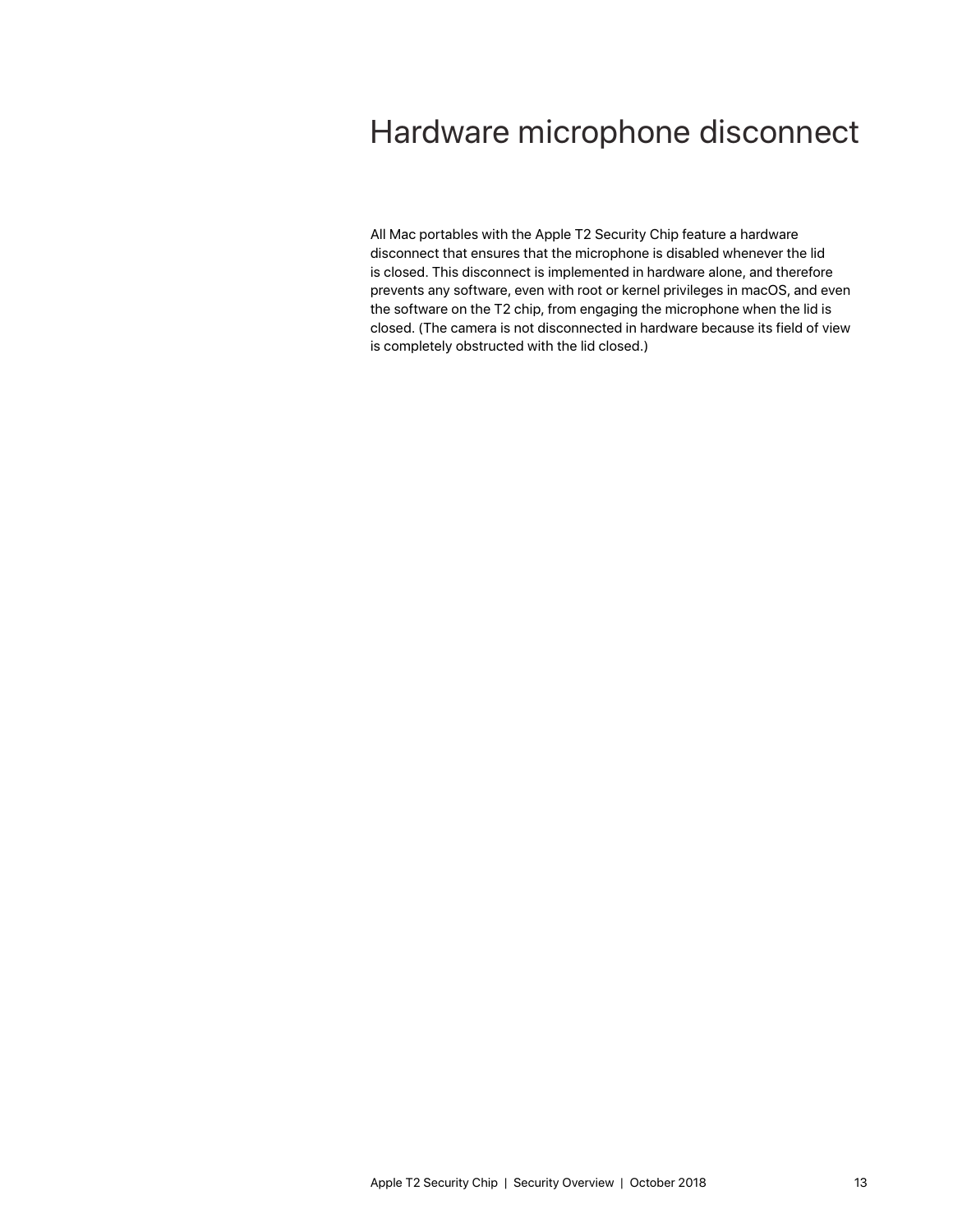# Conclusion

## A commitment to security

The Apple T2 Security Chip provides a robust foundation for encrypted storage, secure boot, and Touch ID. These features are based on dedicated security hardware and the Secure Enclave coprocessor, which is included on the T2 chip. The resulting system is a Mac that can base the cryptographic protections of stored data in dedicated hardware and utilize a hardware root of trust to ensure secure boot. And on Mac systems with Touch ID, users can conveniently unlock their Mac with their finger. Combining the T2 chip with a hardware disconnect to ensure the microphone is disabled when the lid is closed results in a level of privacy and security protections never before seen on Mac.

To learn more about reporting issues to Apple and subscribing to security notifications, go to: [https://www.apple.com/support/security.](https://www.apple.com/support/security)